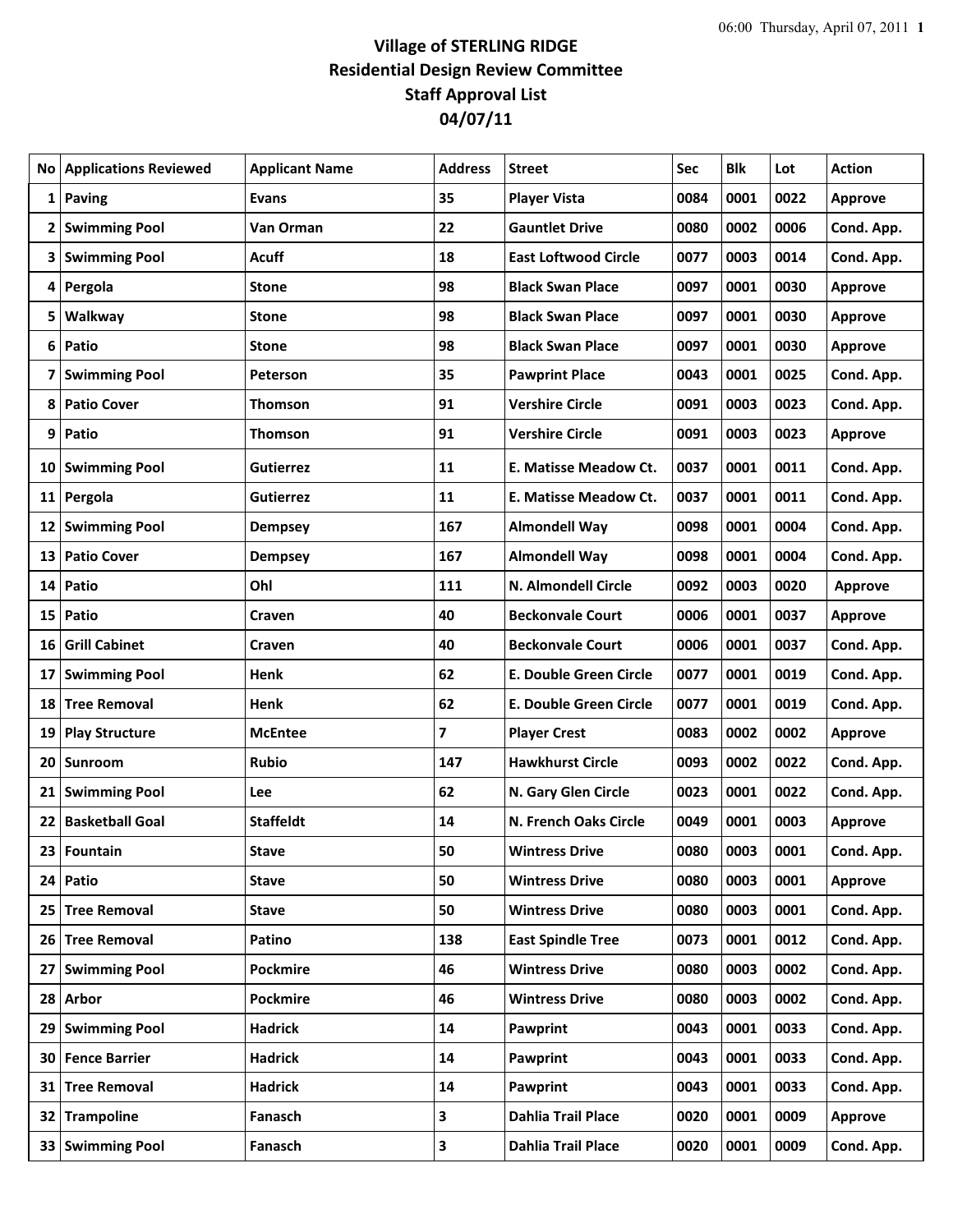## **Village of STERLING RIDGE Residential Design Review Committee Staff Approval List 04/07/11**

| 34 | Patio                | Fanasch         | 3                       | <b>Dahlia Trail Place</b>    | 0020 | 0001 | 0009 | <b>Approve</b> |
|----|----------------------|-----------------|-------------------------|------------------------------|------|------|------|----------------|
| 35 | <b>Tree Removal</b>  | Fanasch         | 3                       | <b>Dahlia Trail Place</b>    | 0020 | 0001 | 0009 | Cond. App.     |
|    | 36 Swimming Pool     | Del Val         | 115                     | <b>North Archwyck Circle</b> | 0042 | 0002 | 0023 | Cond. App.     |
| 37 | Pergola              | Del Val         | 115                     | <b>North Archwyck Circle</b> | 0042 | 0002 | 0023 | Cond. App.     |
| 38 | <b>Trampoline</b>    | Kesavan         | 14                      | <b>Knotwood Place</b>        | 0042 | 0002 | 0018 | Cond. App.     |
| 39 | Patio                | <b>Klein</b>    | 19                      | <b>Ledgestone Place</b>      | 0014 | 0004 | 0014 | <b>Approve</b> |
| 40 | <b>Swimming Pool</b> | <b>Kramer</b>   | 27                      | <b>Pendleton Park Point</b>  | 0064 | 0001 | 0007 | Cond. App.     |
|    | 41 Play Structure    | Galvan          | 130                     | <b>Black Swan</b>            | 0097 | 0001 | 0022 | <b>Approve</b> |
|    | 42 Play Structure    | Keen            | 6                       | <b>Maitland Court</b>        | 0091 | 0001 | 0012 | <b>Approve</b> |
| 43 | Generator            | Brenner         | 46                      | <b>West Matisse Meadow</b>   | 0037 | 0001 | 0033 | Cond. App.     |
| 44 | <b>Deck</b>          | Reith           | 94                      | <b>Black Swan Place</b>      | 0097 | 0001 | 0031 | <b>Approve</b> |
| 45 | Patio                | <b>Reith</b>    | 94                      | <b>Black Swan Place</b>      | 0097 | 0001 | 0031 | <b>Approve</b> |
| 46 | <b>Color Change</b>  | Landry          | 3                       | <b>West Bonny Branch</b>     | 0009 | 0002 | 0001 | <b>Approve</b> |
| 47 | <b>Arbor</b>         | <b>Brown</b>    | 67                      | <b>Nocturne Woods Place</b>  | 0044 | 0001 | 0017 | Cond. App.     |
|    | 48   Summer Kitchen  | <b>Brown</b>    | 67                      | <b>Nocturne Woods Place</b>  | 0044 | 0001 | 0017 | Cond. App.     |
| 49 | <b>Swimming Pool</b> | Wagenseller     | 71                      | S. Almondell Circle          | 0092 | 0003 | 0010 | Cond. App.     |
| 50 | <b>Swimming Pool</b> | <b>McEntee</b>  | 7                       | N. Player Crest Circle       | 0083 | 0002 | 0002 | Cond. App.     |
|    | 51 Swimming Pool     | Singleton       | 11                      | N. French Oaks               | 0049 | 0002 | 0003 | Cond. App.     |
|    | 52 Swimming Pool     | <b>Novak</b>    | 123                     | <b>Almondell Circle</b>      | 0092 | 0003 | 0023 | Cond. App.     |
| 53 | <b>Swimming Pool</b> | <b>Parks</b>    | 98                      | N. Garnet Bend               | 0008 | 0001 | 0012 | Cond. App.     |
|    | 54 Grill Cabinet     | <b>Parks</b>    | 98                      | N. Garnet Bend               | 0008 | 0001 | 0012 | Cond. App.     |
|    | 55   Fire Pit        | <b>Parks</b>    | 98                      | N. Garnet Bend               | 0008 | 0001 | 0012 | Cond. App.     |
|    | 56 Swimming Pool     | Lyons           | 54                      | <b>Pendleton Park Point</b>  | 0064 | 0001 | 0013 | Cond. App.     |
|    | 57 Fire Pit          | Lyons           | 54                      | <b>Pendleton Park Point</b>  | 0064 | 0001 | 0013 | Cond. App.     |
|    | 58 Swimming Pool     | Lechy           | 87                      | <b>Acrewoods Place</b>       | 0043 | 0001 | 0061 | Cond. App.     |
|    | 59 Fire Pit          | Lechy           | 87                      | <b>Acrewoods Place</b>       | 0043 | 0001 | 0061 | Cond. App.     |
|    | 60 Fence Stain       | Albeitson       | 26                      | N. Bantam Woods              | 0006 | 0001 | 0087 | Cond. App.     |
|    | 61 Swimming Pool     | Campbell        | 62                      | <b>E. Beckonvale Circle</b>  | 0006 | 0001 | 0015 | Cond. App.     |
|    | 62 Patio Cover       | Krach           | $\overline{\mathbf{z}}$ | <b>African Violet</b>        | 0072 | 0001 | 0024 | Cond. App.     |
|    | 63 Summer Kitchen    | Krach           | 7                       | <b>African Violet</b>        | 0072 | 0001 | 0024 | Cond. App.     |
|    | 64 Summer Kitchen    | Rebrook         | 115                     | <b>Bantam Woods</b>          | 0006 | 0003 | 0020 | Cond. App.     |
|    | 65 Swimming Pool     | Rebrook         | 115                     | <b>Bantam Woods</b>          | 0006 | 0003 | 0020 | Cond. App.     |
|    | 66 Tree Removal      | <b>Esposito</b> | $\overline{\mathbf{z}}$ | <b>Balmoral Place</b>        | 0003 | 0001 | 0079 | Cond. App.     |
|    | 67 Swimming Pool     | <b>Stevens</b>  | 11                      | <b>Antico Court</b>          | 0061 | 0001 | 0012 | Cond. App.     |